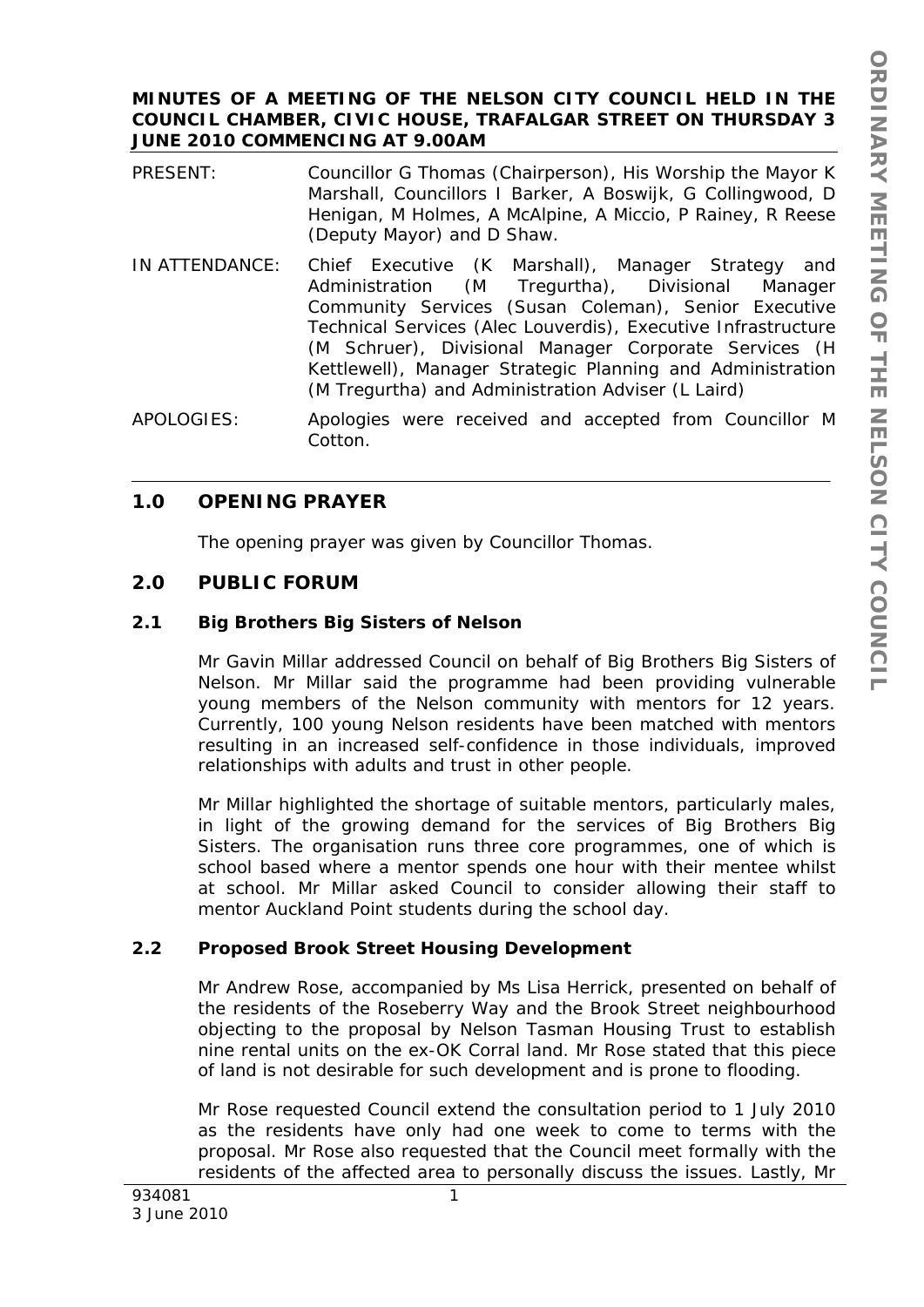Rose requested that Council consider making this piece of land a 'neighbourhood park' as described in the Council's July 2009 Parks and Reserves Activity Management Plan. Mr Rose offered the labour and time of the neighbouring residents to develop the land into a designated neighbourhood park. He also tabled relevant extracts from the Parks and Reserves Activity Management Plan.

Mr Rose, in answer to a question from Councillor Reese, acknowledged that the group were aware that the land is currently zoned 'residential'.

# **2.3 Sheryl Carnagham (Genealogical Society and Crematorium)**

Sheryl Carnagham informed Council of the background, role and function of the Genealogical Society. She said the Society's jurisdiction covered the 'top of the south'. The library is currently housed in the Crematorium Chapel. Ms Carnagham outlined the limitations of the proposed new location (Trafalgar Hall) however she stated that it would be a suitable venue for the interim. Ms Carnagham highlighted the ultimate goal of the Society, which would be to merge with the Nelson Public Libraries.

# **2.4 Helen Watson (Chairperson Victory School)**

Helen Watson spoke to Council regarding the implications of proposed changes to the Gambling Policy on the Victory Community. Ms Watson stated that some of Nelson's most vulnerable residents live in the Victory area and the introduction of more pokie machines will be to their detriment and contradictory to the wellbeing initiatives currently being implemented in the Victory community.

# **3.0 CONFIRMATION OF MINUTES**

Resolved

*THAT the minutes of the ordinary meeting of the Nelson City Council held on Thursday 20 May 2010 be confirmed as a true and correct record.* 

His Worship the Mayor/Barker Carried Carried

# **4.0 NOTICE OF MOTION**

Agenda page 13-15 refer.

Councillor Holmes said he was proposing that the legislation governing temporary road closures be amended. Councillor Holmes stated that groups like the Farmers Market (currently set up at Fashion Island) were restricted by the current legislation. The Farmers Market could not use Upper Trafalgar Street as they would need to occupy it for more than 31 days of the year, which the legislation stipulates is the maximum number of days per year a road can be closed. Councillor Holmes sought consensus from Council to send the letter (circulated with agenda, page 14) to relevant MPs asking for the issue to be looked into. Councillor Holmes also sought additional ideas from the Council.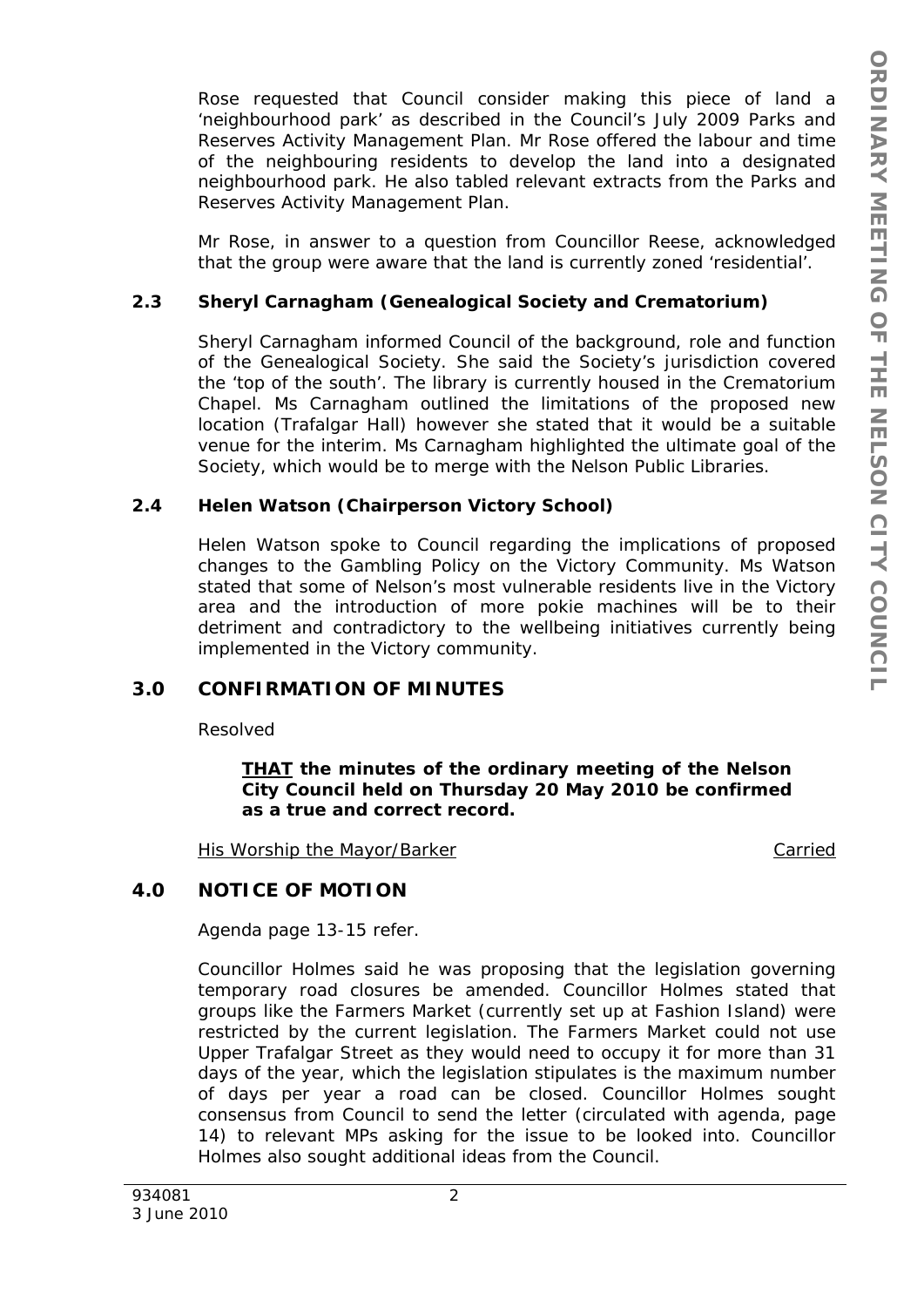The Council discussed other options for broadening road closure regulations. The Council noted that the letter was broad enough to allow for a variety of responses from the government and that they were generally keen to see what response they received.

Proposed Councillor Holmes, seconded Councillor Henigan

*THAT Council write to the relevant Ministers and other bodies seeking that the Local Government Act 1974, Schedule 10, Clause 11, section (e) be amended to allow temporary closures of roads for a period or periods not limited to 31 days in any year.* 

Holmes/Henigan **Carried** 

# **5.0 REPORTS PERFORMANCE**

### **5.1 Saxton Field Work Prioritisation**

Report number 925478, agenda pages 16-29 refer.

Manager Community Policy and Planning, Nicky McDonald spoke to the report. Ms McDonald said Council had requested the report following earlier discussions of outstanding issues at Saxton Field. There were no extra resources which could accelerate progress on the issues but staff were seeking feedback from Council that they agreed to the prioritisation of work outlined in the report.

The Council discussed the importance of resolving the governance structure for Saxton Field. It was acknowledged that this work could not be progressed until there was an outcome from the Arms Length Review.

Resolved

# *THAT Council agrees to the prioritisation of outstanding work relating to Saxton Field as set out in Report 925478.*

His Worship the Mayor/McAlpine Carried

# **5.2 Six Monthly Review of Rugby World Cup Steering Group**

Report number 895151, agenda pages 30-40 refer.

Divisional Manager Community Services Susan Coleman outlined the main points of the report to Council and mentioned the challenges the Steering Group was having. Councillor Miccio, Chair of the RWC 2011 Steering Group, added that additional resources were needed to future proof the Council for the next 16 months, prior to RWC 2011.

The Council noted that the after the elections, the role of the official spokesperson for the RWC 2011 should return to the Chairperson of the Steering Group. The Council also noted that it would be helpful if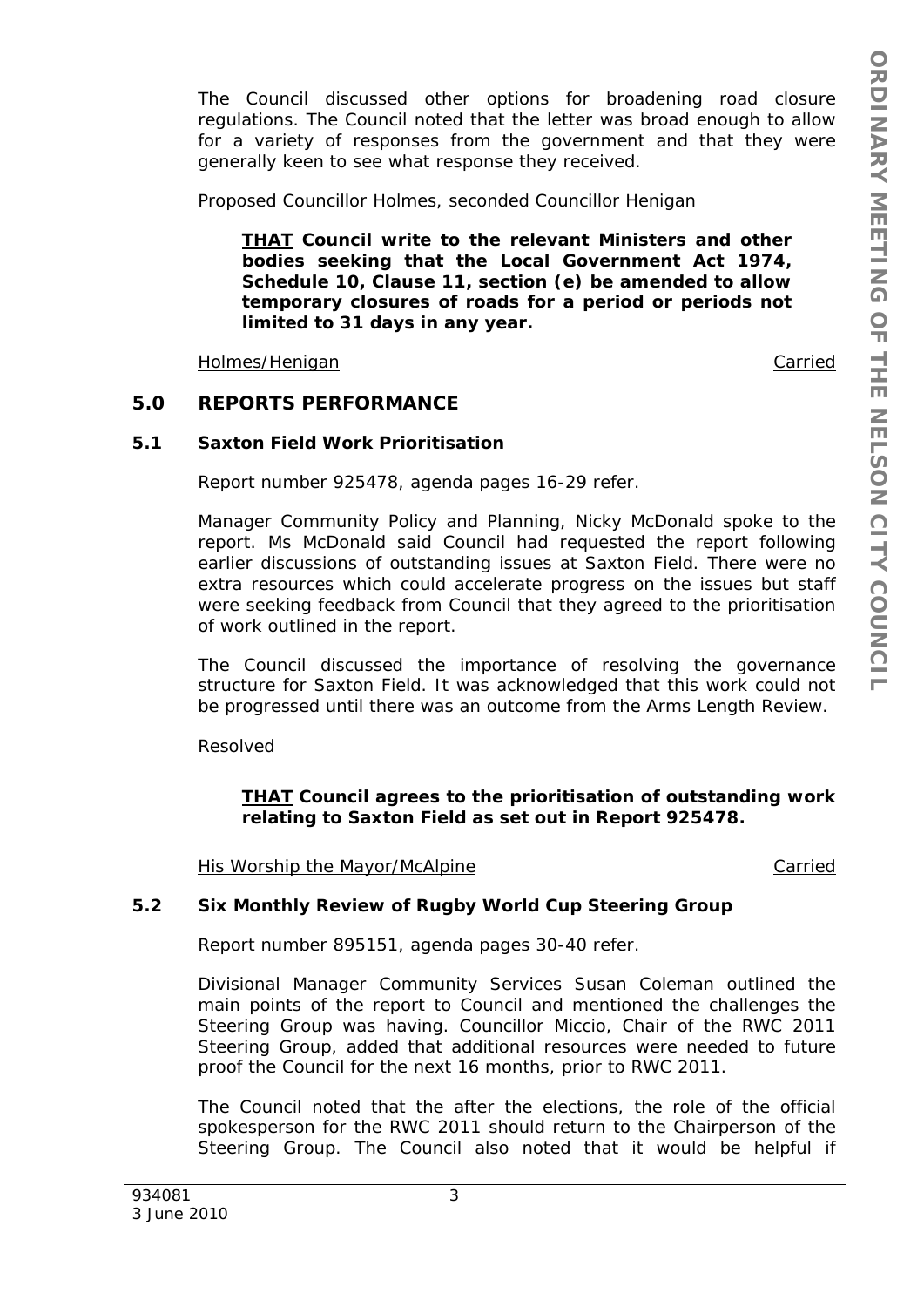communication guides could be forwarded to Councillors once they have been completed.

Council expressed reservation at the spiralling costs of hosting the RWC 2011 and sought confirmation that these costs would not increase further. Ms Coleman advised that staff would seek funding from Tasman District Council.

Resolved

*THAT Nelson's Rugby World Cup 2011 Steering Group be requested to develop an achievable work programme to meet the goals of the Steering Group and that be presented to a future Council meeting for information;* 

*AND THAT Tasman District Council be approached for financial and staff assistance to support the Steering Group;* 

*AND THAT key partners including Iwi, Nelson Regional Economic Development Agency, Nelson Tasman Tourism, Tasman District Council, Tasman Rugby Union and Tasman Regional Sports Trust be advised to liaise directly with Council staff on activities that fit within their core functions;* 

*AND THAT staff manage the official festival and all communication with the community;* 

*AND THAT the Council's Centralised Media Office handle all media and speaking engagement requests;* 

*AND THAT the Divisional Manager Community Services be appointed as the primary official media spokesperson with the authority to delegate as appropriate;* 

*AND THAT all communications involving elected members cease 10 July 2010;* 

*AND THAT key partners are the primary media spokespersons in relation to their core business;* 

*AND THAT the official media spokespersons for Rugby World Cup 2011 be revisited post election through the Chief Executive's report.* 

Boswijk/Rainey Carried

Attendance: The meeting adjourned from 10.40 – 10.55am

#### **5.3 RWC 2011 Project Staff Resources**

Report number 927631, agenda pages 41-44 refer.

Divisional Manager Community Services Susan Coleman spoke to the report and added that the report aimed to quantify the staff resource required to carry out our legal commitments to RNZ 2011 Ltd and to support the Steering Group.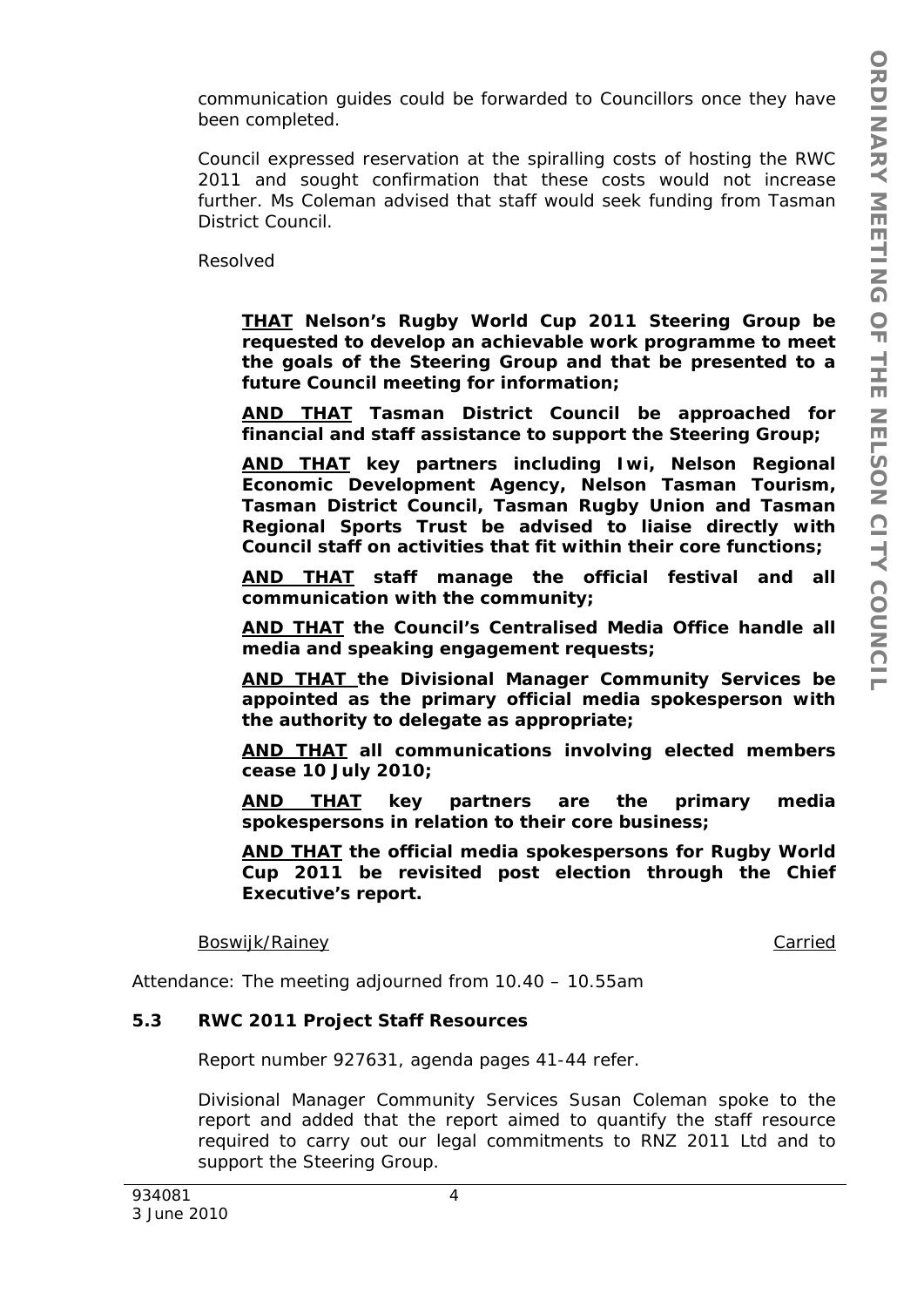The Council continued to state their reservations with the spiralling costs and sought regular reports be forwarded to Council. Ms Coleman assured Council that what was provided for in the report represents only what was absolutely required and that there was no duplication and any additional costs (for example if more seating is required) will be incurred by RNZ 2011 Ltd.

The Council discussed the limited decision making role they had been given by RNZ 2011 Ltd given the large amount of resources they had committed to RWC 2011. Councillor Boswijk said she sought to amend the recommendation to enable Council to have an opportunity to discuss their concerns with RNZ 2011 Ltd.

Resolved

# *THAT the report be received;*

*AND THAT the Council formally invite RNZ 2011 Ltd and the Minister of Rugby World Cup 2011 to come to Nelson and discuss RWC 2011 concerns with the Council.* 

Boswijk/Barker Carried

# **5.4 Performing Arts and Conference Centre Consultation**

Report number 923476, agenda pages 45-51 refer.

Chief Executive Keith Marshall outlined the extensive five month process that was undertaken in preparing the proposed consultation feedback document naming the preferred sites for the Performing Arts and Conference Centre. He then outlined the options available to Council and how each option affected the timeline for moving this project forward given the upcoming elections.

There was considerable discussion regarding whether Council should proceed to consultation on a combined performing arts and conference centre or whether other options could be canvassed. The Chief Executive reminded Council that the entire process to date had only centred on a combined centre. He further advised that it had been discussed at length on many occasions and Council had been adamant that only a combined centre would be explored. Looking at other options would have meant a different process would have been followed.

Attendance: The meeting adjourned from 12.35 - 1.10pm

Given a lack of a clear consensus, Council agreed to put a hold on the proposed consultation document pending another workshop to discuss other options.

Resolved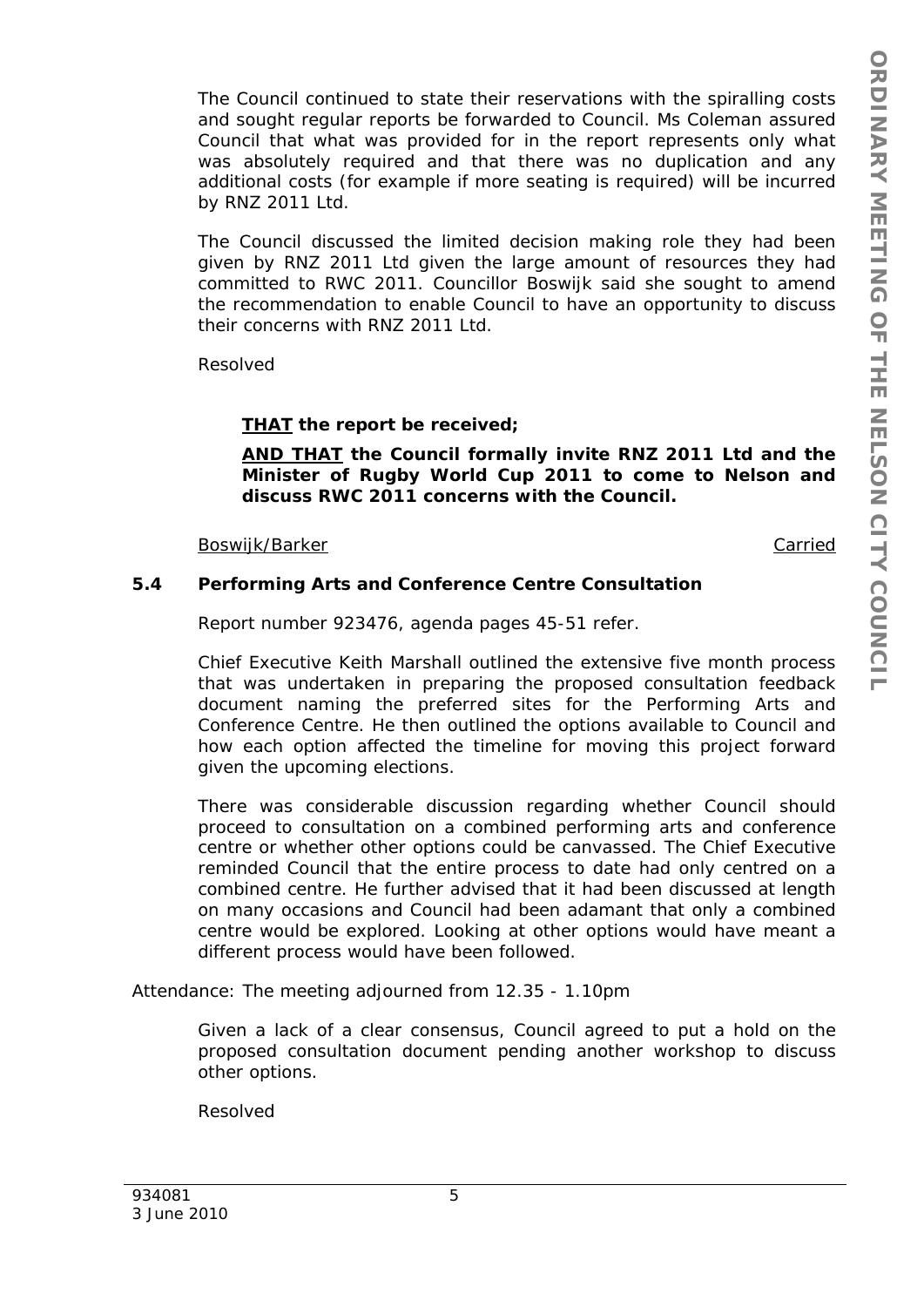*THAT this item be taken back to a Council Workshop to further progress the Performing Arts and Conference Centre.* 

Shaw/Miccio Carried

### **5.5 The Bishop Suter Trust Board 2010/13 Statement of Intent and Strategic Plan**

Report number 925372, agenda pages 52-92 refer.

The Council noted that the Risk Management Policy (agenda page 79) was too broad and staff were directed to discuss this with the Suter Trust Board before the Statement of Intent was signed.

Resolved

*THAT the Bishop Suter Trust Board Statement of Intent for 2010/13 be approved for signing;* 

*AND THAT the 2009/19 Strategic Plan be received;* 

*AND THAT \$100,000 maintenance funding be included for consideration in the 2011/12 Annual Plan.* 

#### Thomas/Rainey **Carried**

#### **5.6 Gambling Policy Review Recommendations from the Hearings Panel**

Report number 926946, agenda pages 111-119 refer. Councillor Miccio took no part in the item due to a potential conflict of interest.

Manager Community Policy and Planning, Nicky McDonald presented the report which contained recommendations from a Hearing Panel of Councillors who had listened to submissions. Councillors on the Hearing Panel noted that the numbers of pokies were predicted to continue declining while online gambling increased. Central government needed to take action against the growing problem of online gambling.

It was explained that the recommendation to remove restrictions on venues within 100m of ATM machines was due to the proliferation of ATMs in the central city and the resulting difficulty in finding possible venue locations. Ms McDonald explained that the restriction had been intended to remove easy and anonymous access to cash for gamblers. EFTPOS access within venues, by contrast, was monitored by staff.

The Hearing Panel explained that the change to the rule prohibiting venues within 100m of certain community facilities was prompted by a situation in the Victory area where a venue was having difficulty finding tenants because it could not have pokies.

Council discussed the importance of its role in promoting and protecting the social wellbeing of the whole community and that the proposed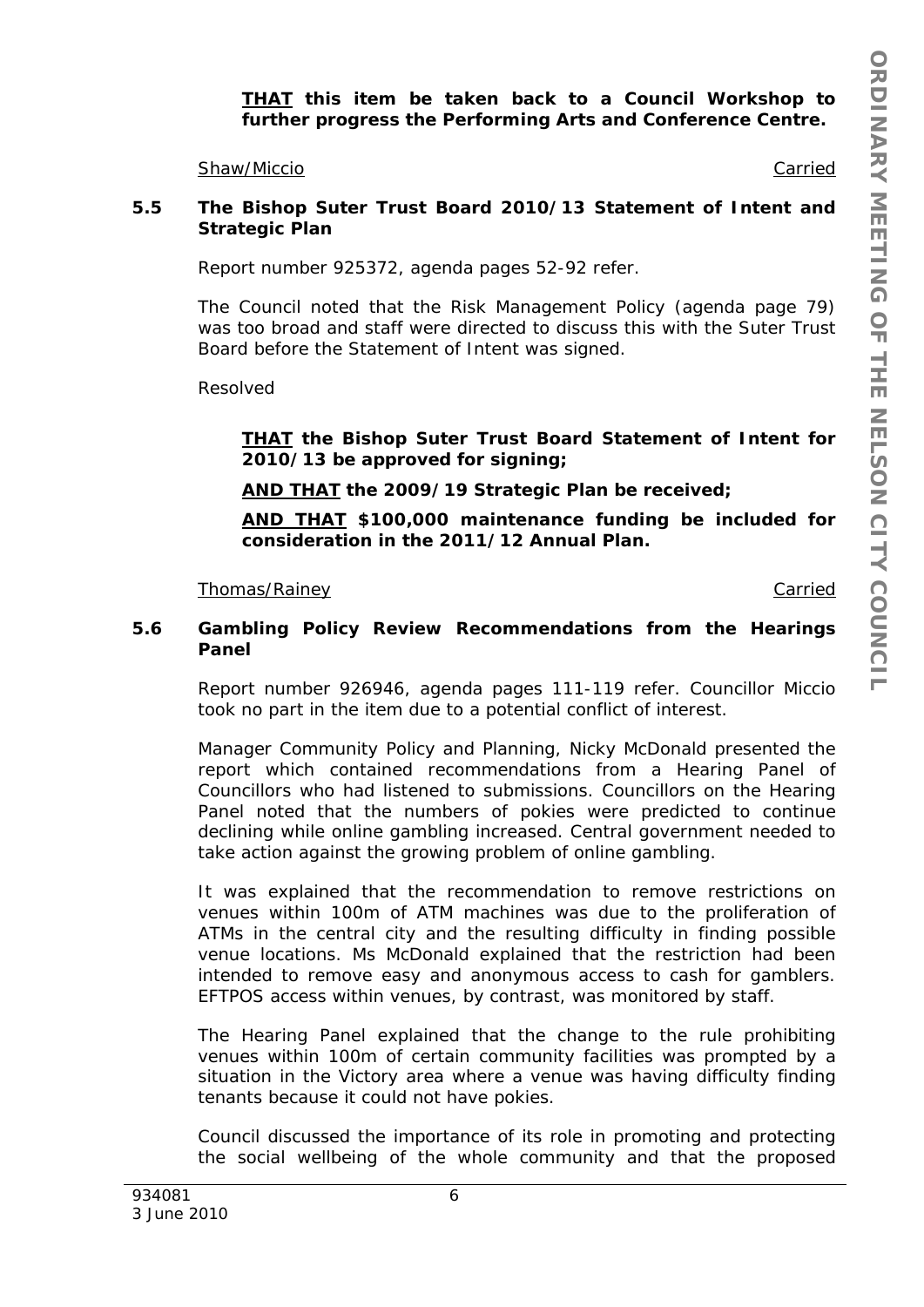amendments to this policy could undermine that. It was noted that the Panel's recommendation set a higher level than the current number of machines in use.

Proposed by Councillor Henigan, seconded by Councillor Reese

*THAT Council approve the following amendments to Council's Gambling Policy 2007:* 

*That a cap of 269 be set on the number of Class 4 Gaming Machines* 

*AND THAT the policy on Board Venues (TABs) be separated from that on Class 4 Gaming Machines.* 

Councillor Henigan's motion was put and Councillor Barker called for a division.

| <b>Councillor Barker</b>   | No        |
|----------------------------|-----------|
| Councillor Boswijk         | No        |
| Councillor Collingwood     | No        |
| <b>Councillor Cotton</b>   | Absent    |
| Councillor Henigan         | Yes       |
| <b>Councillor Holmes</b>   | <b>No</b> |
| <b>Councillor Miccio</b>   | Abstain   |
| <b>Councillor McAlpine</b> | No        |
| <b>Councillor Rainey</b>   | Absent    |
| <b>Councillor Reese</b>    | Yes       |
| <b>Councillor Shaw</b>     | Yes       |
| <b>Councillor Thomas</b>   | Yes       |
| His Worship the Mayor      | Yes       |

The Chairperson declared that the resolution lost.

Councillor Barker, seconded by Councillor Collingwood, proposed the recommendation in the report, and it was resolved.

Resolved

# *THAT Council approve the following amendments to Council's Gambling Policy 2007:*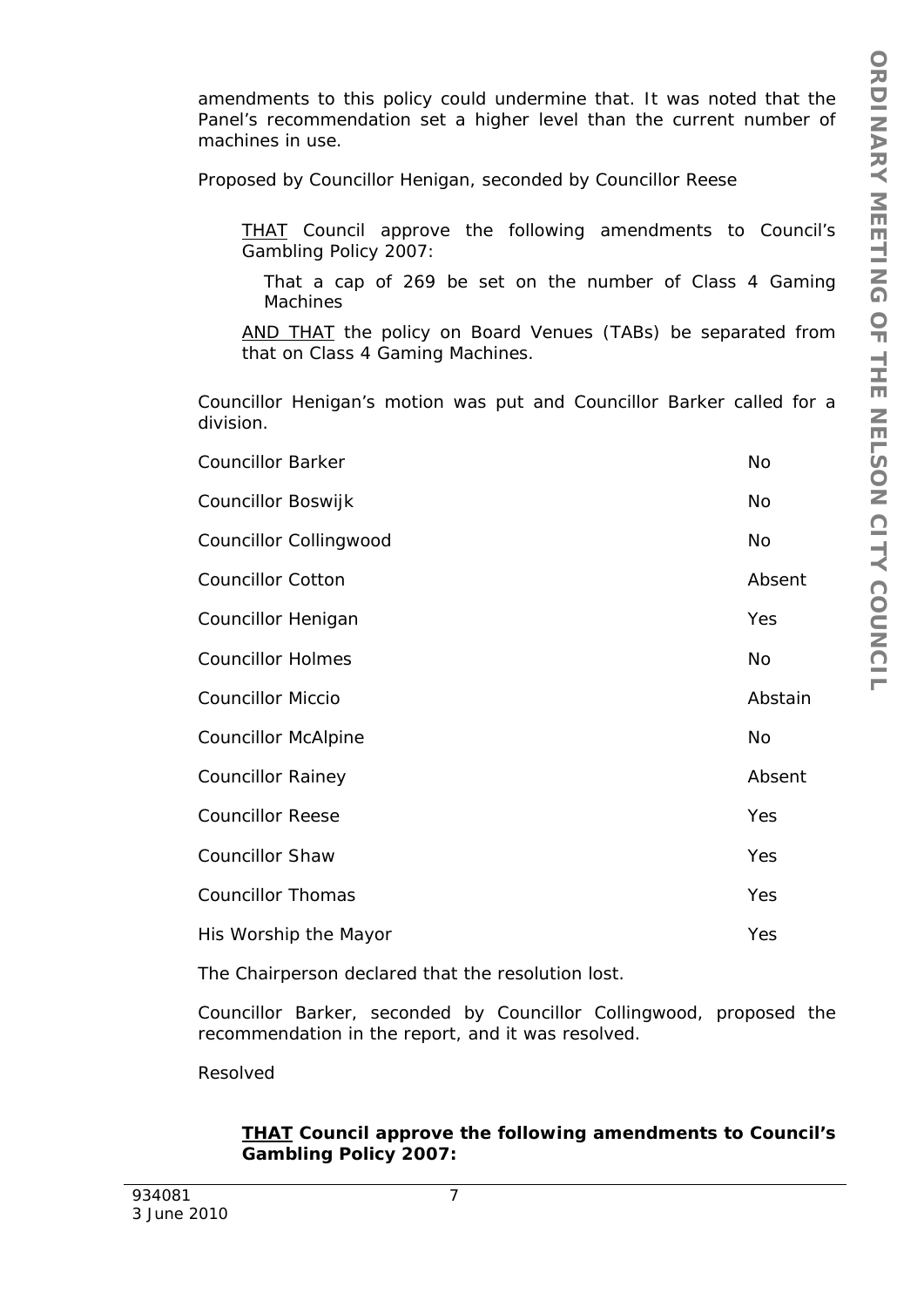*Wording on community facilities be amended to "The venue not being immediately adjacent to any playground, kindergarten, early childhood centre, school or place of worship….."* 

*Wording regarding the location of venues with regard to ATMs be deleted* 

*That a cap of 285 be set on the number of Class 4 Gaming Machines* 

*AND THAT the policy on Board Venues (TABs) be separated from that on Class 4 Gaming Machines.* 

Barker/Collingwood **Carried** 

Attendance: Councillor Rainey left the meeting at 1.55pm

### **5.7 Crematorium Review**

Report number 924860, agenda pages 93-110 refer.

Community Facilities Supervisor, Arthur Nelson presented the report to Council. The Chair indicated that he did not support the facility being part funded by ratepayers; however Councillor Shaw expressed a view that there was public good in cremations over burials in terms of land used and ongoing costs to Council. Councillor Barker stated that he would not support the resolution and said the crematorium should be contracted to an organisation that would make the Council a profit from its services.

Resolved

*THAT a management contract for the crematorium be entered into for 4 years;* 

*AND THAT any surplus revenue be accumulated for future replacement of plant;* 

*AND THAT a marketing strategy be implemented to promote the facility from July 2010;* 

*AND THAT staff continue to monitor the performance of Wakapuaka Crematorium for the next four years with a view to reviewing its financial performance in June 2014;* 

*AND THAT staff are directed to negotiate with the Nelson Branch of the New Zealand Society of Genealogists to enter into a lease for the rooms at the Trafalgar Street Hall identified in Appendix 8.* 

Reese/Shaw Carried Carried Carried Carried Carried Carried Carried Carried Carried Carried Carried Carried Carried Carried Carried Carried Carried Carried Carried Carried Carried Carried Carried Carried Carried Carried Car

#### **5.8 Nelson Harbour Navigation and Safety Bylaw 22 March 2010**

Report number 871973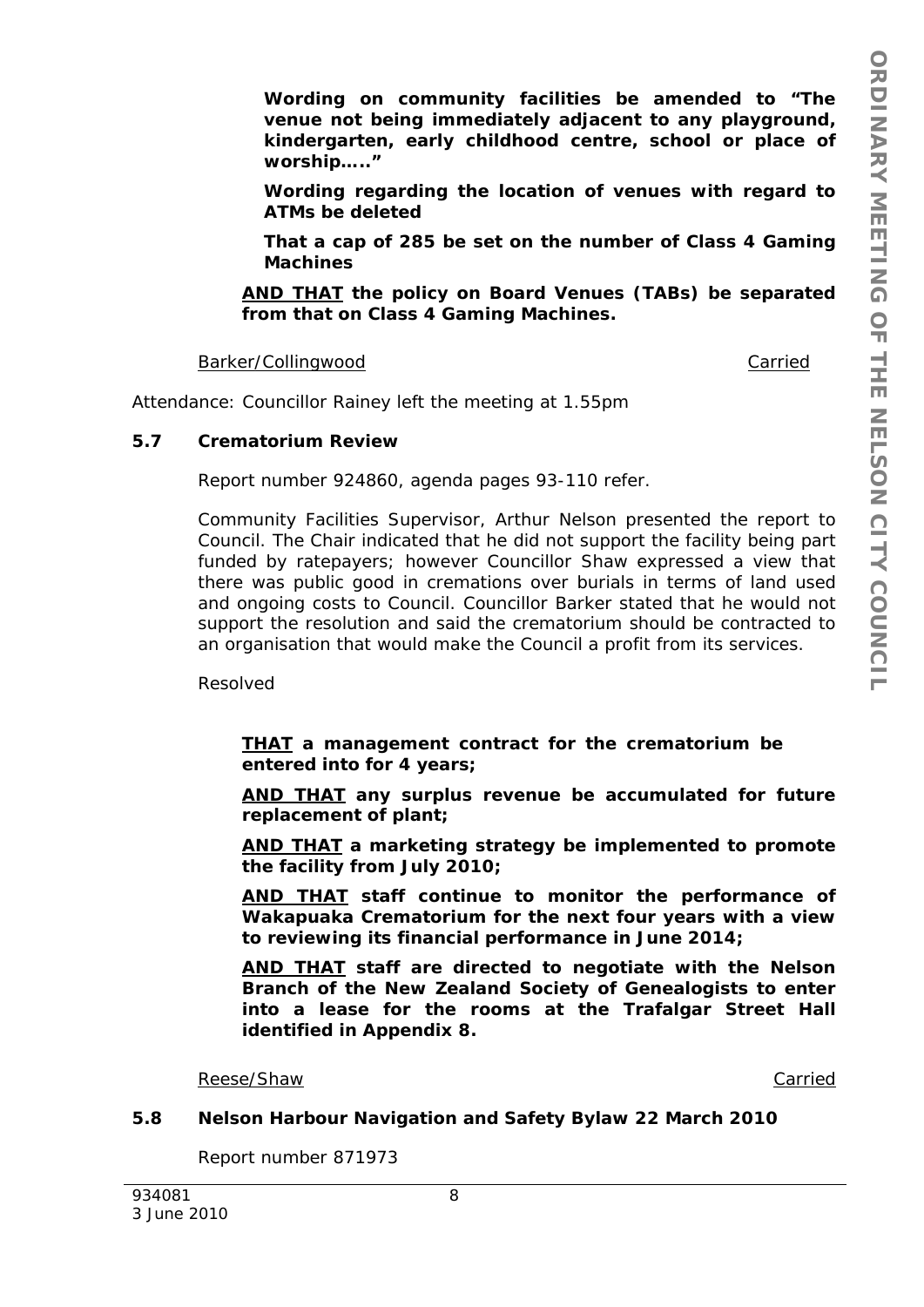Manager Building, Tracy Quinton-Boundy tabled additional information regarding swing mooring guidelines to supersede appendix 7 of the draft bylaw.

Resolved

*THAT the Navigation Safety Bylaws 2010 attached to this Report 871973 be approved for public consultation as required by s. 156(1) of the Local Government Act 2002;* 

*AND THAT it be confirmed, for the reasons set out in this Report 871973 , that it is appropriate to adopt a bylaw to regulate the activities of water users; and that the draft bylaw is an appropriate bylaw;* 

*AND THAT the introduction of the appropriate regulation be sought to enable the use of infringement offences to enforce the bylaws.* 

Boswijk/His Worship the Mayor Carried Carried

#### **6.0 REPORTS FROM COMMITTEES**

#### **6.1 Audit, Risk and Finance Committee – 17 May 2010**

Document number 926657, agenda pages 120-123 refer.

Resolved

*THAT the minutes of the meeting of the Audit, Risk and Finance Committee, held on Wednesday 17 May 2010 be received.* 

His Worship the Mayor/Thomas Carried

#### **6.2 NCC/TDC CDEM Group – 30 April 2010**

Resolved

*THAT the minutes of the meeting of the NCC/TDC CDEM Group held on 30 April 2010 be received.* 

Reese/McAlpine **Carried** 

#### **6.3 Plan Change Committee – 29 April 2010**

Document number's 929179 and 924016, agenda pages 126 - 133 refer.

Resolved

*THAT the minutes of the meeting of the Plan Change Committee held on 29 April 2010 be received.* 

Reese/Boswijk Carried Carried Carried Carried Carried Carried Carried Carried Carried Carried Carried Carried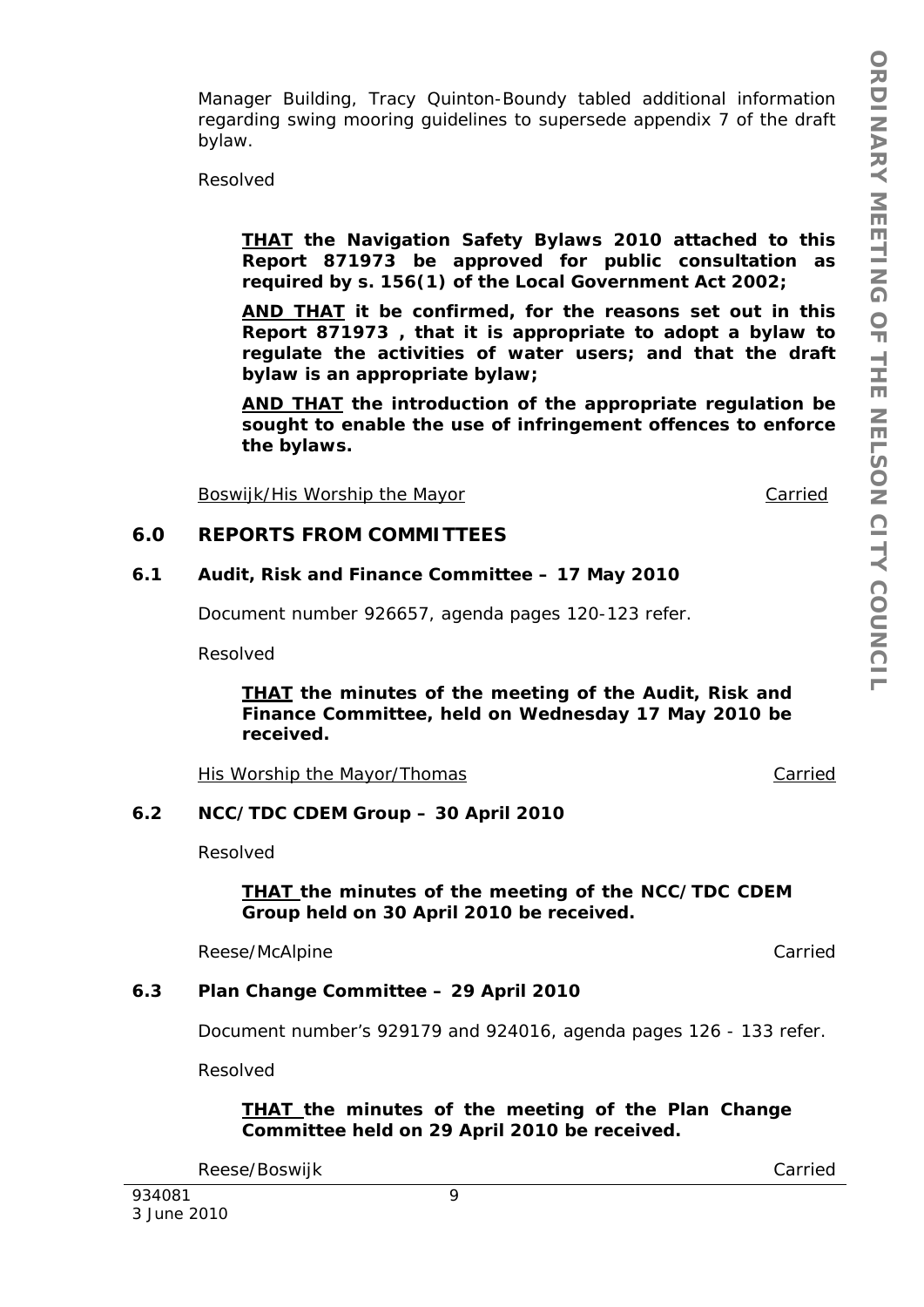# **6.4 NCC/TDC Joint Share Holders Committee – 30 April 2010**

Resolved

*THAT the minutes of the meeting of the NCC/TDC Joint Share Holders Committee held on 30 April 2010 be received.* 

His Worship the Mayor/Reese Carried Carried

### **7.0 GENERAL BUSINESS**

#### **7.1 Big Brothers Big Sisters of Nelson**

Chief Executive, Keith Marshall stated he would look into the request from Big Brothers Big Sisters.

#### **7.2 Proposed Brook Street Housing Development**

Divisional Manager Community Services Susan Coleman informed the Council that staff had met with some of the affected parties to the proposed Brook Street development on 2 June 2010. Ms Coleman said she had agreed to extend the consultation period to 21 June 2010. This extension was in line with all other consultation periods and extending it to 1 July 2010 (as requested) was not standard practice.

Ms Coleman stated that staff were undertaking the consultation to enable them to have ready access to all submissions for analysis. Staff would be reporting to Council once the process was complete for a final decision. The Council noted that once the outcome of the consultation was known, they would decide on whether or not to meet with the affected parties.

# **8.0 STANDING ORDERS 5.6 MEETING EXTENDING BEYOND SIX HOURS**

Resolved

*THAT in accordance with the Standing Order 5.6, the meeting continue beyond six hours.* 

Holmes/Thomas Carried

# **9.0 PUBLIC EXCLUDED BUSINESS**

#### **9.1 Exclusion of the Public**

Resolved

*THAT the public be excluded from the following parts of the proceedings of this meeting in accordance with section 48(1)(a) of the Local Government Official Information and Meetings Act 1987 on the grounds that the public conduct of this part of the proceedings of the meeting*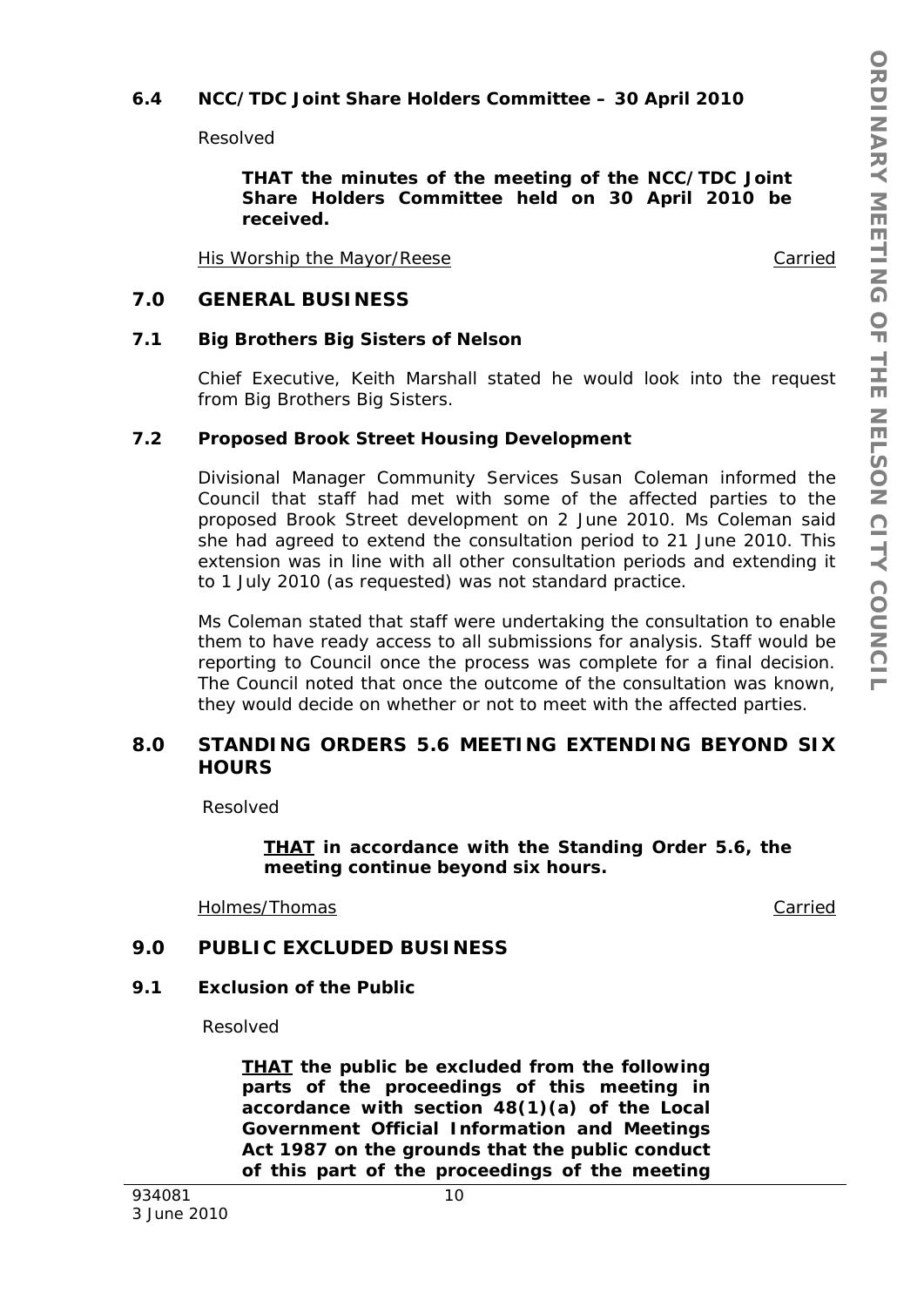*would be likely to result in the disclosure of information for which good reason for withholding exists.* 

- *i) Nelson City Council Public Excluded Minutes – 20 May 2010*
- *ii) Saxton Field Cricket / Athletics / Football Pavilion*

*Reasons:* 

*To enable the Council to carry out negotiations or commercial activities without prejudice or disadvantage; or* 

*To protect information where the making available of the information would unreasonably prejudice the commercial position of the person who is the subject of the information; or* 

*To protect the privacy of natural persons.* 

#### His Worship the Mayor/Boswijk Carried

The meeting went in to public excluded session at 3.00pm and resumed in public session at 3.45pm.

**9.2** During the public excluded session the following part resolution (regarding the Saxton Field Cricket/Athletics/Football Pavilion) was passed and released from the Public Excluded Minutes:

Resolved

### *THAT the following resolution of the Governance Committee passed on 6 August 2009;*

*THAT the contribution from the Nelson Cricket Association, Athletics Tasman Inc and Nelson Bays Football towards the pavilion be 20% of the total construction cost, currently estimated at \$660,000 (excluding GST);* 

*be revoked* 

*AND THAT the contribution from the Nelson Cricket Association, Athletics Tasman Inc and Nelson Bays Football towards the pavilion and related hard landscaping be 20% of the total construction cost, currently estimated at \$760,000 (excluding GST);* 

*AND THAT work not begin on the construction of the pavilion until both Councils are satisfied that all of the sports codes' share of the funding is attainable;* 

*AND THAT a regular update be included in the Chief Executive's report;*